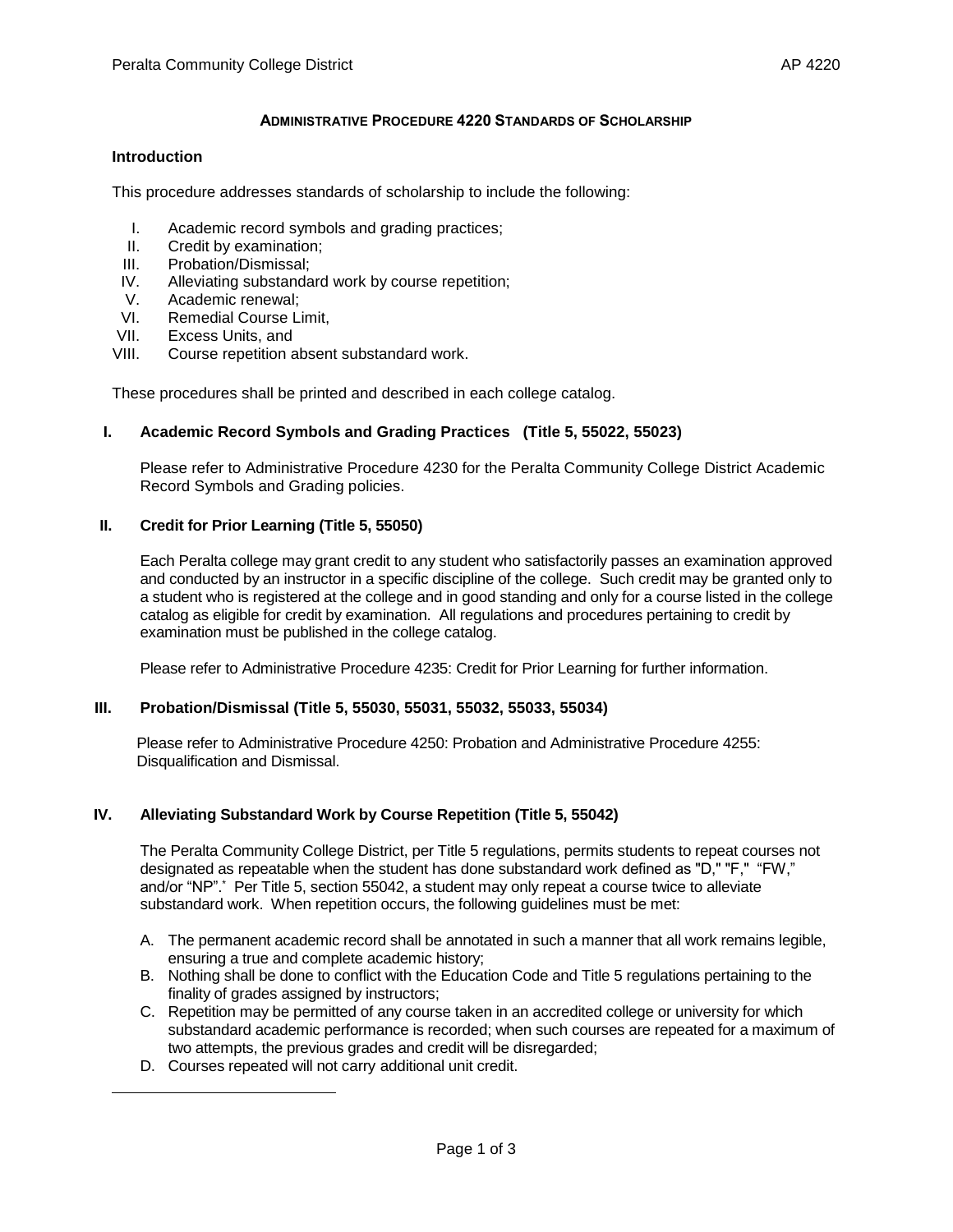- 1. The student formally requests permission to repeat the course(s) using a course repetition form from the Admissions and Records web page;
- 2. The request is in compliance with such additional requirements and limitations as the district may establish;
- 3. The request is approved by the college official designated (as noted on the repetition form); and
- 4. Single courses in which a grade of D, F, FW, and NP was received may be repeated in the district, upon submission of the "Course Repetition Due to Substandard Grade" form (available on the Admissions and Records web page) to Admissions and Records. The new grade and units shall be substituted and the previous grade and credit will be disregarded in the computation of the cumulative grade point average and the transcript shall be so annotated.
- F. When a course is repeated to alleviate a substandard grade or because a 'W" was received, per State apportionment the course may only be taken three (3) times maximum.

# **V. Academic Renewal (Without Course Repetition) (Title 5, 55046)**

Please refer to Administrative Procedure 4240: Academic Renewal.

## **VI. Remedial Course Limit**

Per Title 5, section 55035, no student shall receive more than 30 semester units (or 45 quarter units) for remedial coursework. Remedial coursework is defined as "pre-collegiate basic skill instruction delivered in the non-degree applicable credit mode."

Students enrolled in one or more courses of English as a Second Language (ESL) and students identified by the district/colleges as having a learning disability (defined in section 56036) are exempted from the limitation on remedial coursework.

A student who has exhausted the unit limitation on remedial coursework may apply for a waiver for a specified period of time or for a specified number of units. Waivers will be granted to students who show significant, measureable progress toward the development of skills appropriate to his/her enrollment in college-level courses.

Please also refer to Administrative Procedure 4222: Remedial Coursework.

## **VII. Excess Units**

Students may not carry more than 18 units at the Peralta Colleges without prior approval. Students must obtain Counselor approval for enrollment in 18.5-21.5 units. Enrollment in 22-25 units requires approval from the Vice President of Student Services. Under no circumstances will a Peralta College grant approval above 25 units for all Peralta Colleges.

Granting approval for excess units should be the exception and not standard practice.

The maximum number of units for the Summer Session is 10.

#### **VIII. Course Repetition Absent Substandard Work (Title 5, 55040 thru 55044, 55253, 56029)**

Please refer to Administrative Procedure 4225, Course Repetition and Repeatable Courses.